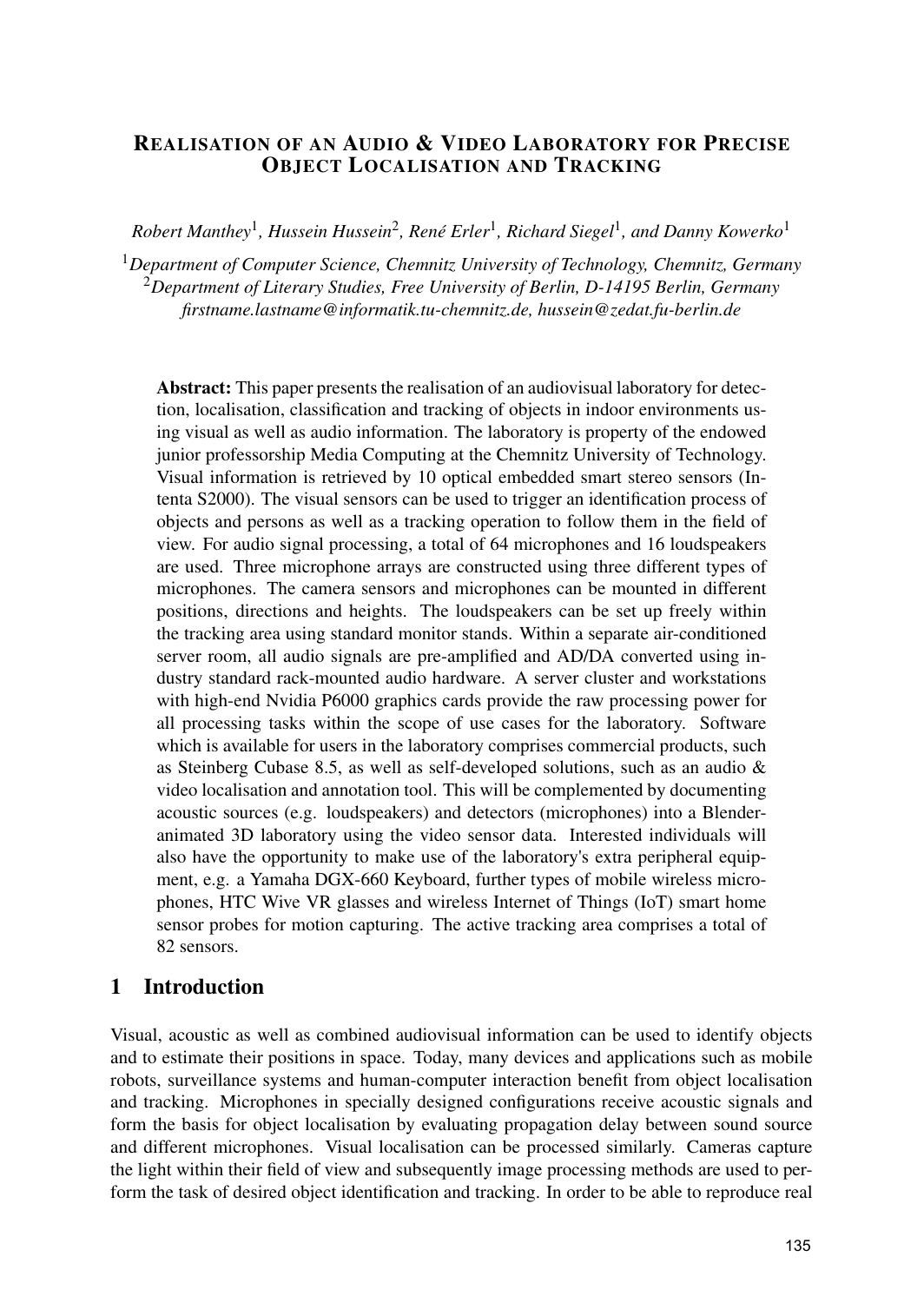world events, a laboratory is designed and set up to contain a system of passive sensors. Measurements made in such a controlled environment favour evolution, extension and monitoring of algorithms approximating the real world. A common example for multi-sensor applications using microphones and cameras is the smart home or ambient assisted living.

Other existing facilities which rank within the scope of applications of our laboratory are the Fraunhofer IDTM Sound-Technologies-Lab [1] and the Cognitive Systems Lab at BTU Cottbus-Senftenberg [2]. The Fraunhofer IDTM Sound-Technologies-Lab is mainly focused on audio systems and offers e.g. a showroom for ambient assisted living solutions, auditory booths, an anechoic chamber, a reverberation room and a wind tunnel. The BTU Cottbus-Senftenberg Cognitive Systems Lab is specialised for development of intuitively controlled, adaptive self-learning systems and is equipped with audio as well as video technology. It consists of a specially acoustically treated room, where reverberation time can be variably adjusted by detachable absorber panels. Within this room an additional soundproof cabin is situated, which can be used as a recording or technical room.

The design of our laboratory for object and person localisation and tracking using acoustic and visual information is presented in [3], describing the main components (64 microphones, 16 loudspeaker, multi-channel interface, 8 audio interfaces, and audio clock generator) and the connection between them to transmit the audio data from microphones into the computer and from the computer to the loudspeakers. The design of the video system is presented schematically and will be reviewed in more detail within this article.

The preliminary works within the project for object localisation and tracking as well as the analysis of object behaviour are: acoustic event classification for utilisation in the sector of ambient assisted living or general indoor scenarios [4, 5], the effect of microphone array geometry in algorithms for acoustic source localisation [6], and classification of bird sounds using convolutional neural networks (CNN) [7].



Figure 1 – Example of 3D localisation workflow from top left to bottom right: static objects like speakers localised using point cloud information (for details, see text)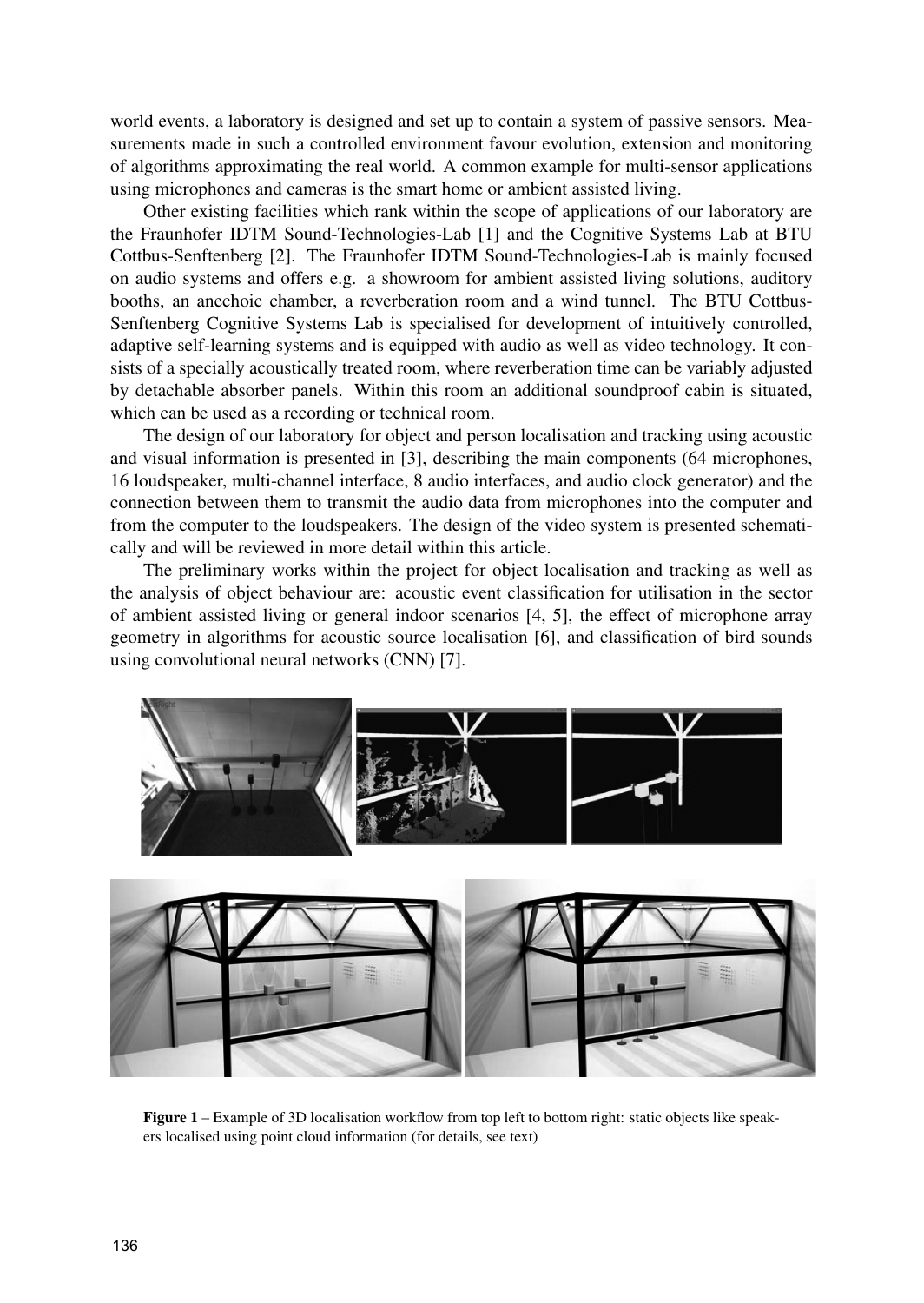### 2 Audio & Video Laboratory

This section describes the technical video and audio equipment of the laboratory in the context of its fields of applications, which are mainly the localisation and tracking of objects and persons in indoor environments. Further, we combine the smart localisation information from the visual stereo camera sensors itself and state of the art video analysis using CNN based algorithms for object classification and localisation within our video footage. The laboratory consists of two rooms. The first one (L  $\times$  W  $\times$  H = 7.2  $\times$  6  $\times$  4 m) with an active tracking area of (L  $\times$  W  $\times$  $H = 4 \times 3.5 \times 3.5$  m) is used for the installation of acoustic and optical sensors. This room is equipped with sound insulation materials to dampen the acoustic reflections. The second room is a cooled server room for mounting of the audio interfaces.

#### 2.1 Video System

Visual information is retrieved by recording videos in HD resolution from 10 optical smart embedded stereo sensors (S2000, Intenta GmbH) with the properties shown in Table 1. The information produced by each sensor contains the video streams of the two camera lenses, but also the distance of all detected foreground objects as well as classifications and coordinates of bounding boxes of recognised objects. Note that different background models need to or may be applied to exclude static objects which are interpreted as background. The classification can distinguish person behaviour in lying, sitting and standing. Data is transmitted via Ethernet to preprocessing systems to combine the different views, reduce the amount of data using FFmpeg compression and to create a modelled 3D representation of the scene, e.g. in Blender [8] as illustrated in the bottom of Figure 1 and the left of Figure 3. Point cloud sensors are utilised in order to retrieve the 3D positions of objects placed in the laboratory. The raw point cloud data is split into subsections created through an evenly distributed three dimensional grid. In order to be able to focus on the objects which will be placed in the laboratory, a mask for the point cloud data is created first. The mask is a list of all the subsections which hold points when an empty laboratory is scanned. After applying the mask and thus removing the points representing the laboratory itself, only objects which were not part of the empty laboratory will be visible in the point cloud. To remove noise and insignificant parts of the remaining point cloud a filter is implemented by removing every subsection of the cloud which holds less then a specified number of cloud points. This filter value can be adjusted to achieve the desired result. At last, object markers are placed based on the location of the remaining subsections. In order to be able to utilise such found object positions, the raw point cloud should first be synchronised with the laboratory model. Although the measurement precision of this method is still being improved, 3D models of laboratory settings can be exported using the OBJ-format. Each object position relative to the laboratory is also available. The workflow is exemplified for speaker localisation in Figure 1 from top left to bottom right, where i. shows the rectified real image, ii. a 3D model of the laboratory cage with an aligned point cloud, iii. remaining point cloud after applying a mask with cubic object markers iv. Blender imported cube object markers including the laboratory cage and v. 3D model with previously modelled speakers placed centrally at the cube locations. The 3D scene helps planning experiments, e.g. to control occultation of persons and objects by obstacles and can increase the quality of tracking of persons. Subsequent 3D analyses of the preprocessed data of the scene facilitates better understanding of the activity of persons and their behaviour as function of space and time. Recording and (pre-)processing up to 10 stereo camera videos entails a vast amount of data which are transferred to our storage and analysis cluster. The analysis of the scene, the person activity and their interaction will be processed by the cluster and/or GPU workstations.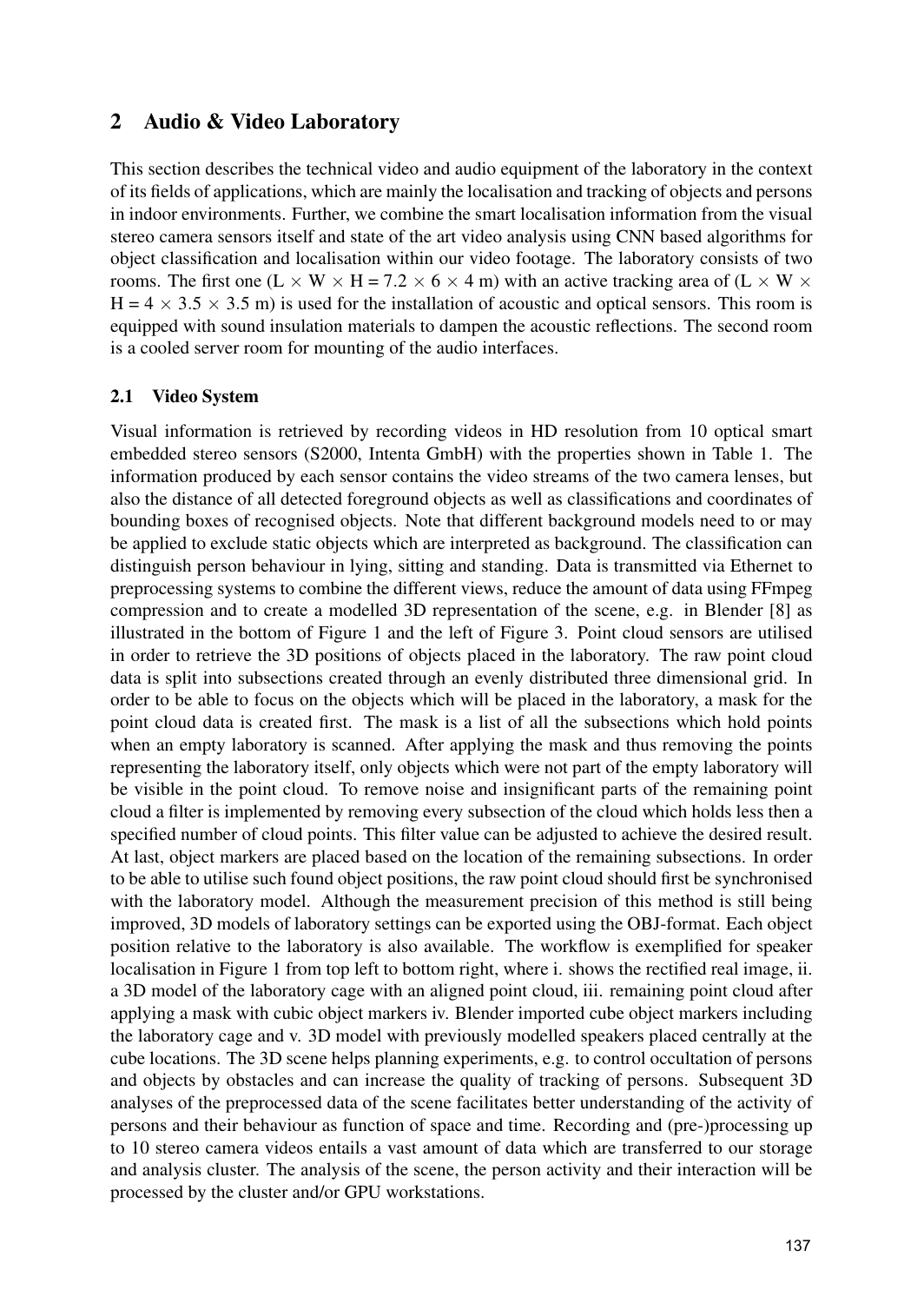Documentation of activities in 3D supports the reproduction and interpretation of activities and defines our ground truth for evaluations. With our virtual, Blender-based model all activities and combinations can be realised to produce synthetic data for learning, evaluation and improving algorithm quality.

| Weight                 | 500 g                                       |
|------------------------|---------------------------------------------|
| Unit Size              | $200 \times 70 \times 33$ mm                |
| Field of view          | $97^\circ$                                  |
| Area of detection      | $2 \times 2$ m to $4.5 \times 4.5$ m        |
| <b>Smart Functions</b> | Person counting, object/person localisation |

Table 1 – Specification of optical smart stereo sensors

#### 2.2 Audio System

The main component in audio-based object localisation and tracking is the microphone array. We use a total of 64 microphones (56 microphones used in three microphone arrays for acoustic source localisation and the other eight microphones for recording of speech and music data). The scheme of technical connection between all audio components is illustrated in [3]. Each microphone array consists of microphones of solely the same model. There are two arrays consisting of 16 microphones each and one array consisting of 24 microphones. Figure 2 shows the three microphone arrays. The aim of using different types of microphones is to examine the influence of different microphone properties on the performance and accuracy of audio classification and localisation tasks within the scope of targeted use cases of the laboratory.

The technical specifications of used microphones are given in Table 2. The Nowsonic Calibration microphone as well as the Justin JM-714 are both omnidirectional microphones. The directional characteristic of the MXL 840 is cardioid. This makes the MXL 840 well suited for experiments where it might be beneficial to reduce or to focus on specific sounds coming from certain directions. The frequency ranges of the Nowsonic Calibration microphone and the MXL 840 correspond to the capabilities of human hearing. The Justin JM-714 by contrast has a limited top end. The physical properties (dimensions, diameter) make the Justin JM-714 suitable for possible integration into embedded systems (in our case in the Intenta S2000 sensor), whereas the other two microphones need an external mounting.

The arrays are all constructed from aluminium profiles which are arranged into rectangular grids. The individual microphones are mounted into these profiles using special plastic brackets. The array geometries can be modified. This is done by vertical as well as horizontal adjustment of the aluminium profiles and microphones. This flexibility allows for fast, simple, reliable and reproducible examination of the effects which different array geometries have on localisation and classification algorithms and their performance. Due to the physical dimensions of the aluminium profiles, the microphone diameters and the corresponding brackets, certain ranges of distances between microphones can be set up within each array. The horizontal and vertical range is  $3.3 - 13.2$  cm and  $6 - 17.1$  cm, respectively. In addition to adjusting the array geometry, the arrays as a whole can as well be flexibly positioned within the active tracking area. Each array can be flexibly mounted anywhere to the outer frame. This enables for audio recording from different positions and directions and thus enables for another set of experiments to investigate the respective impact on localisation and classification performance. Besides the fixed array-mounted microphones, there are a number of additional mobile microphones available for various related applications such as location/field recording of sounds or music. This is especially beneficial for compiling sound sets for research in the field of audio classification. The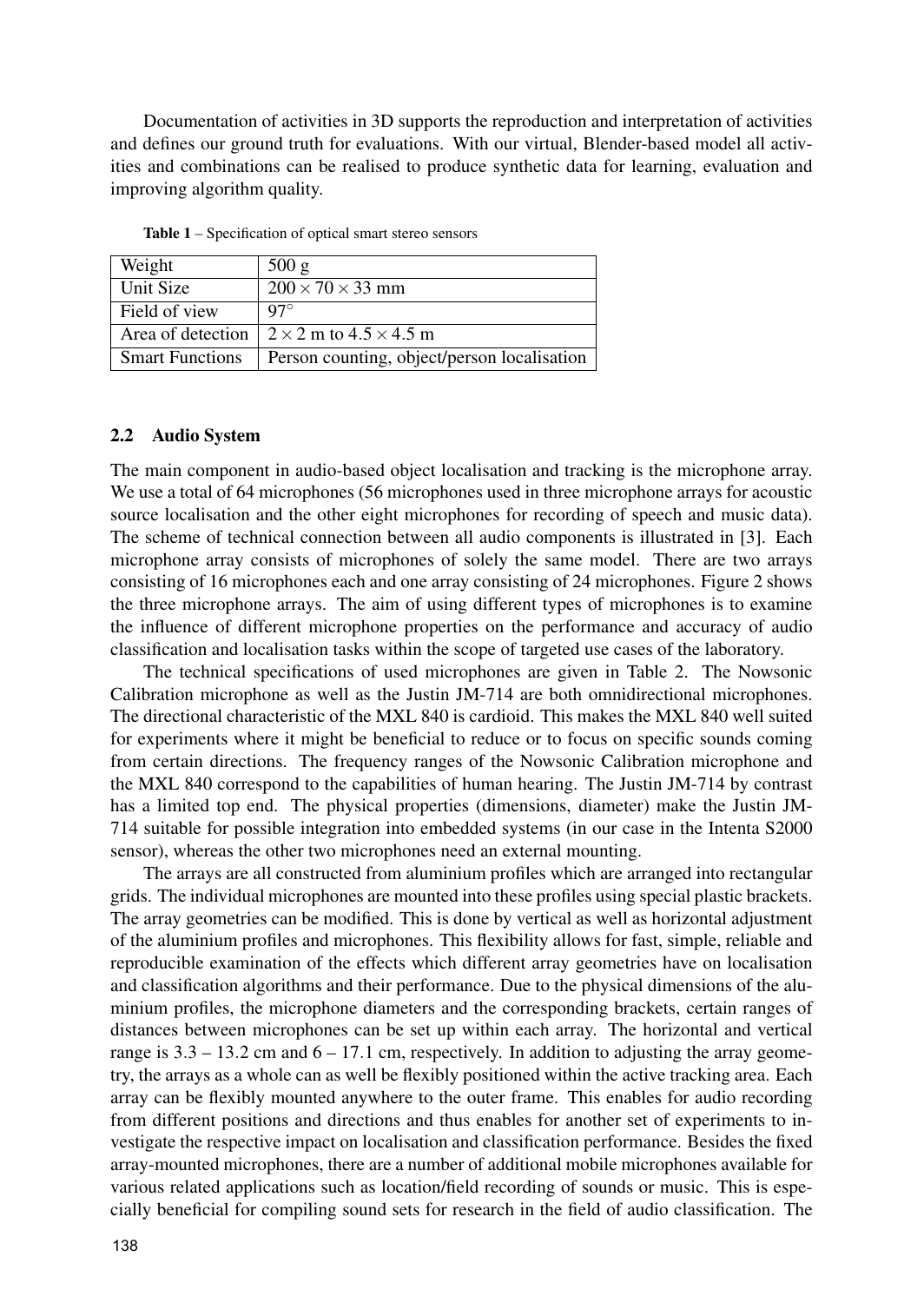available microphones are:  $2 \times$  Audio Technica AT4040,  $2 \times$  Rode NT5-MP,  $2 \times$  BLX288/PG5 wireless handheld microphones, and  $2 \times BLX188/CVL$  wireless lavalier microphones.

|                       | <b>Nowsonic Calibration</b> | <b>MXL 840</b>       | Justin JM-714        |  |
|-----------------------|-----------------------------|----------------------|----------------------|--|
|                       | (Microphone array 1)        | (Microphone array 2) | (Microphone array 3) |  |
| Type                  | electret condenser          | pressure gradient    | electret condenser   |  |
|                       |                             | electret condenser   |                      |  |
| Directionality        | omni                        | cardioid             | omni                 |  |
| Frequency range (Hz)  | $20 - 20000$                | $30 - 20000$         | $50 - 16000$         |  |
| Dimensions (mm)       | $21 \times 200$             | $22 \times 134$      | $9 \times 28$        |  |
| Diameter (mm)         | 6                           | 22                   | $\leq 5$             |  |
| Number of microphones | 16                          | 16                   | 24                   |  |

Table 2 – Technical specifications of microphones and corresponding array configurations



Figure 2 – The three microphone arrays (left to right: Nowsonic Calibration, MXL 840, and Justin JM-714)

Audio signals played back by loudspeakers guarantee for precise reproducibility of the experiments. Within the laboratory, there are 16 loudspeakers in total. The specifications of the 16 loudspeakers which are usable to mimick audio sources/objects are summarised in Table 3. The Genelec as well as Tannoy brand loudspeakers are well-recognised and industry standard loudspeakers. In order to investigate the influence of sound source properties on localisation and classification tasks, different models of loudspeakers had been chosen. For the investigation of the effect on amplitude-based localisation methods, different loudspeakers with different power and sound pressure levels are available. The influence of the sound source's frequency range can be examined with the help of the different available loudspeakers as well. Figure 3 (right) shows an example of configuration and positions of microphone arrays and loudspeakers within the laboratory.

| <b>Table 3</b> – Technical specifications of loudspeakers |  |  |
|-----------------------------------------------------------|--|--|
|-----------------------------------------------------------|--|--|

|                           | Genelec      | <b>Genelec</b>  | Genelec         | <b>TANNOY</b>     | <b>TANNOY</b>     |
|---------------------------|--------------|-----------------|-----------------|-------------------|-------------------|
|                           | 8010 AP      | <b>8020 CPM</b> | <b>8030 BPM</b> | <b>Reveal 402</b> | <b>Reveal 502</b> |
| Power (Watt)              | 25           | 20              | 40              | 50                |                   |
| Sound pressure level (dB) | 96           | 105             | 108             | 101               | 108               |
| Frequency range (Hz)      | $74 - 20000$ | $66 - 20000$    | $58 - 20000$    | $56 - 48000$      | $49 - 43000$      |
| Number of loudspeakers    |              |                 |                 |                   |                   |

As it has been described in [3], the backbone of the audio system is built by a recording/playback computer, audio interfaces and an audio master clock generator. The master clock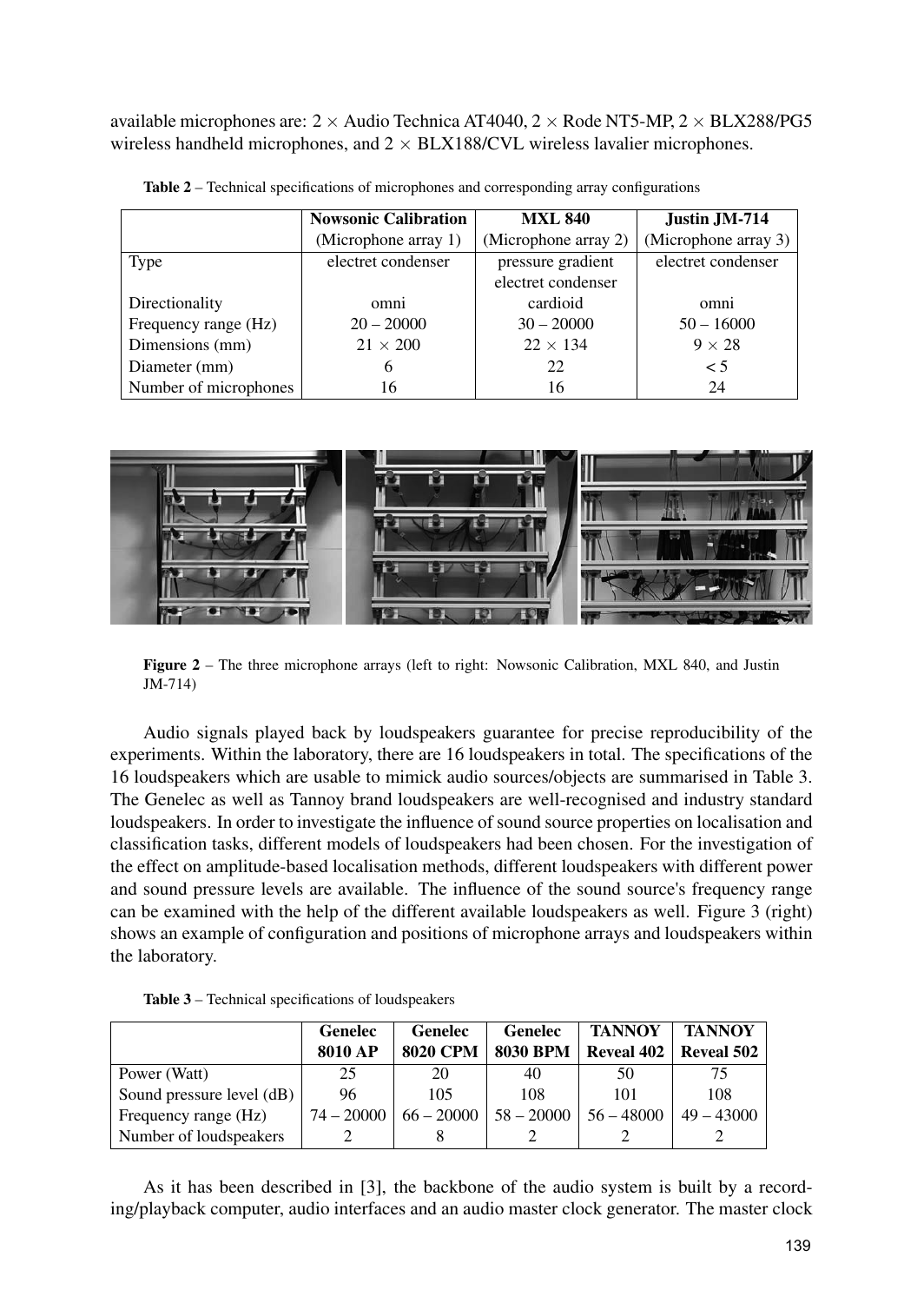generator we use is a ROSENDAHL NanoClocks GL. This is connected to all audio interfaces as well to the audio computer in a star topology. The audio interfaces we apply are  $2 \times$  Focusrite Octopre MK II Dynamic for connecting microphones 1 - 16 as well as all 16 loudpeakers. All other microphones are connected through  $6 \times$  Focusrite Octopre MK II audio interfaces. The signals of all 8 Focusrite interfaces are gathered in one RME ADI-648 interface, which is connected to the computer with an audio RME HDSPe PCIe MadiCard.

All audio data is recorded within the software Steinberg Cubase Pro 8.5 EDU. The employed sampling frequency is 48 kHz at a resolution of 24 bit per audio sample. The signal of one microphone is recorded into one mono audio channel. Thus, one recording contains 64 channels (for 64 microphones). Playback of audio data is also handled via Cubase which offers powerful routing and sequencing capabilities for controlling which loudspeaker plays back which signal at any given time. A further software which is employed and available to the users of the laboratory is the self-developed audio annotation tool [9].

In addition to the core elements, the audio systems comprises a number of extra peripheral devices. These include a PreSonus headphone amplifier, two Beyerdynamic DT-770 Pro headphones, a Roland A-88 MIDI controller keyboard and a Yamaha DGX-660 digital piano. The MIDI controller keyboard can be used as an input device to control Cubase's virtual instrument and sound generation capabilities. Thus, from triggering parasitic noises through imitating classic instrument sounds, the MIDI controller keyboard offers a well-known, human-accustomed, standard interface. For even increased haptic, playability and more direct access to sound generation without a computer, the Yamaha DGX-660 digital piano is available to classically trained musicians.



Figure 3 – Laboratory: (left) 3D model with two speakers and one person, (right) experimental setting with multiple speakers and three microphone arrays

### 3 Computational Analysis Tools and Internet of Things

The lab user gets access to a set of web-based annotation tool-kits allowing collective labelling with standard functionality for audio, video and image labelling, like bounding boxes, polygons, binary classifications, temporal segmentation, categories/keywords, free text captioning and many more. The annotation tools have been applied in previous TRECVid evaluation campaigns and are partially described in [10, 11]. Even virtual reality (VR) based annotation as recently evaluated is available [12]. Annotation can be further supported by pre-processing of data allowing to do annotations in correction mode. Three GPU workstations each one including an NVidia P6000 graphics card enable fast processing of recorded video footage e.g. with body keypoint based human pose estimation algorithms, illustrated at the person in Figure 3. Such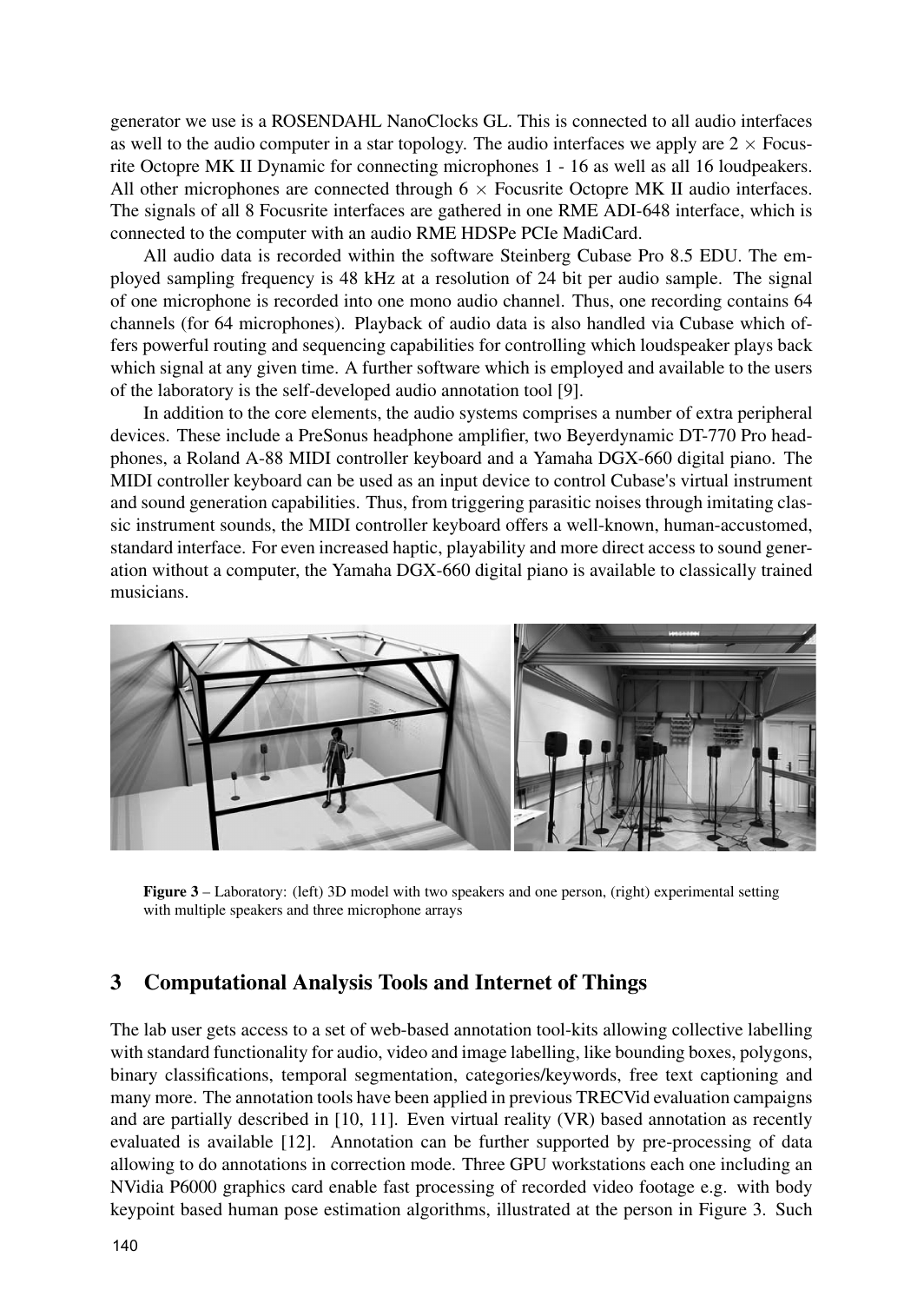model-driven annotation strategies support and accelerate the scenery analysis and evaluation of existing algorithms [13]. Additionally, profound access to IoT sensor probes for temperature, humidity, light intensity and more are provided through cooperation [14].

# 4 Conclusion and Future Perspectives

We introduced our new audio-video laboratory and its current main focus, which is the creation of systematic audio and video data aiming for development of new or evaluation of existing acoustic source localisation and tracking methods. Acoustic event classifications in indoor scenarios were recently demonstrated on data sets including several hundreds of actions using machine and especially deep learning algorithms [4, 5]. In the future, we like to extend the amount and diversity of such audio data, enrich them with annotated information and document scenarios with high precision by applying simultaneously multi-perspective video recordings and representing most, if not all, objects and persons in 3D or VR environments as function of space and time.

## 5 Acknowledgements

This work is funded by the program of Entrepreneurial Regions InnoProfile-Transfer in the project group *localizeIT* (funding code 03IP608).

## **References**

- [1] *Laboratory of Fraunhofer-Institut für Digitale Medientechnologie IDMT*. Available on https://www.idmt.fraunhofer.de/de/hsa/services/equipment.html, 2018. Last accessed at 19. January 2018.
- [2] RICHTER, C., J. LINDEMANN, R. RÖMER, and M. WOLFF: *Das Labor für kognitive Systeme an der BTU Cottbus-Senftenberg*. In *Elektronische Sprachsignalverarbeitung 2015 (ESSV 2015)*, no. 78 in Studientexte zur Sprachkommunikation, pp. 240–247. TUDpress, Eichstätt-Ingolstadt, 2015.
- [3] HUSSEIN, H., R. MANTHEY, A. HASAN, M. HEINZIG, M. RITTER, D. KOWERKO, and M. EIBL: *Design of a Laboratory for Audio and Video Based Object Localization and Tracking*. In *Proc. of International Summer School on Computer Science, Computer Engineering and Education Technologies (ISCSET)*. Laubusch, Saxony, Germany, 2017.
- [4] HUSSEIN, H., M. RITTER, R. MANTHEY, J. SCHLOSSHAUER, E. FABIAN, and M. HEINZIG: *Acoustic Event Classification for Ambient Assisted Living and Health Environments*. In *Elektronische Sprachsignalverarbeitung 2016 (ESSV 2016)*, no. Band 81 in Studientexte zur Sprachkommunikation, pp. 271–278. TUDpress, Leipzig, 2016. URL http://www1.hft-leipzig.de/ice/essv2016/index\_de.html.
- [5] KAHL, S., H. HUSSEIN, E. FABIAN, J. SCHLOSSHAUER, E. THANGARAJU, D. KOW-ERKO, and M. EIBL: *Acoustic Event Classification Using Convolutional Neural Networks*. In *INFORMATIK 2017*, pp. 2177–2188. Gesellschaft für Informatik, Bonn, Chemnitz, 2017. doi:10.18420/in2017\_217. URL https://dl.gi.de/handle/20.500.12116/ 3989. DOI: 10.18420/in2017\_217.
- [6] ZIETLOW, T., H. HUSSEIN, and D. KOWERKO: *Acoustic Source Localization in Home Environments - The Effect of Microphone Array Geometry*. In *Elektronische*